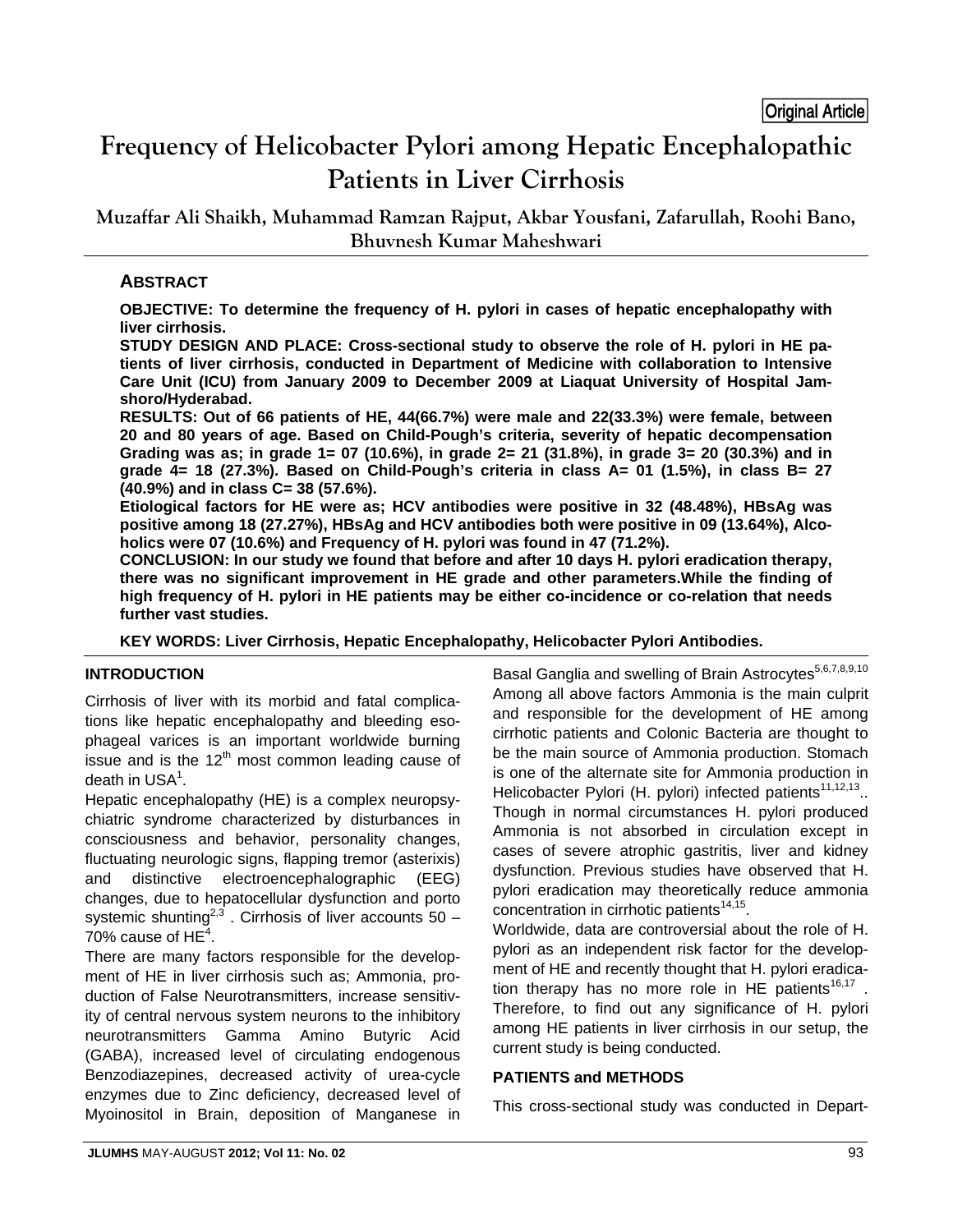#### **Frequency of Helicobacter Pylori among Hepatic Encephalopathic Patients in Liver Cirrhosis**

ment of Medicine in collaboration with Intensive Care Unit (ICU) from Jan 2009 to Dec 2009 at Liaquat University of Medical and Health Sciences, Jamshoro/ Hyderabad. Patients above 20 years of age, having liver cirrhosis with HE were included in the study after obtaining informed consent. Patients having liver cirrhosis and HE with history of peptic ulcer disease (PUD), have taken H. pylori eradication therapy within 04 weeks duration or have taken proton pump inhibitors (PPI) within 1-2 weeks duration and those having history of secondary peritonitis have been excluded from the study.

On the day of admission, informed consent was taken and history, clinical assessment for HE, grading and modified Child-Pough's classification was done and were recorded in the pre-designed proforma. All the patients were managed initially in ICU, on the basis of current protocol of HE therapy along with H. pylori eradication treatment for 10 days. All the patients have gone through routine investigations that include Complete Blood Count and ESR, Liver Function Tests, Blood Urea, Serum Creatinine, Serum Electrolytes, Serum Protein, Prothrombin Time, Viral Profile for HBsAg and HCV Antibodies, H. Pylori Antibodies (IgG) on ELIZA, H. pylori stool antigen test, X-Ray chest PA view, Ultra Sound, Upper GI Endoscopy (In selected cases).

Descriptive statistics were calculated and presented as frequencies and proportions. SPSS ver 16 was used to analyse the data.

# **RESULTS**

During the study period total 66 cirrhotic patients developed hepatic encephalopathy among which 44 (66.7%) were males and 22(33.3%) were females. Their ages were between 20 and 80 years. Severity of hepatic decompensation grading and classification according to Child-Pough's criteria are presented by **Table I** and **Table II** respectively, whereas etiological factors of HE are detailed by **Table III**.

Among 66 HE cirrhotic patients 47 (71.2%) found IgG antibodies positive, out of them males were 30 (63.83%) and females were 17 (36.17%).

In our study we found that as the age of the patient and the Grade of HE increases, the frequency of H. pylori antibodies also increases but the significant subsequent clinical (Hepatic Grade and Class) and Biochemical Investigations improvement was not found following continuous 10 days H. pylori Eradication therapy.

| TABLE I: GRADING OF HEPATIC ENCEPHALOPA- |  |
|------------------------------------------|--|
| THY IN CIRRHOTIC PATIENTS (n = 66)       |  |

| Grade | Male | <b>Female</b> | Total %    |
|-------|------|---------------|------------|
|       | 04   | 03            | 07 (10.6%) |
|       | 14   | 07            | 21 (31.8%) |
| 3     | 13   | 07            | 20 (30.3%) |
|       | 13   | 05            | 18 (27.3%) |

**TABLE II: CHILD- POUGH'S CLASSES (CPC) IN CIRRHOTIC PATIENTS (n = 66)** 

| <b>CPC</b> | Total %    |
|------------|------------|
|            | 01(1.5%)   |
| R          | 27 (40.9%) |
|            | 38 (57.6%) |

**TABLE III: ETIOLOGY OF HEPATIC ENCEPHALO-PATHY IN CIRRHOTIC PATIENTS (n = 66)** 

| Causes                   | Total %     |
|--------------------------|-------------|
| HBsAg                    | 18 (27.27%) |
| <b>HCV</b> antibodies    | 32 (48.48%) |
| HBsAg and HCV antibodies | 09 (13.64%) |
| Alcoholics               | 07 (10.6%)  |

#### **DISCUSSION**

Cirrhosis of liver produces many complications among these HE is one of the morbid and fatal one if not treated timely. HE is an alteration of mental state in the absence of other causes of encephalopathy due to liver dysfunction and development of porto-systemic shunt. The exact pathogenesis of HE remains unknown but factors leading to increase production of Ammonia (Hyperammonemia) is one of the culprit for the development of HE among cirrhotic patients.

Colonic bacteria are considered the main source of ammonia and its clearance in cirrhotic patients is decreased due to impaired urea-cycle function and development of porto-systemic shunting and HE.

As H.pylori mainly infects the gastric mucosa and due to its strong urease activity, produces enormous amount of ammonia as compared to other urease positive gut flora<sup>18,19</sup>.

Frequency and role of H. pylori in the pathogenesis of HE has been a subject of ongoing debate. In our study we also found the high frequency of H. pylori antibodies among HE patients with advance age and grade of HE (71.2%). Similar results (71.4%) were also found in  $\chi$ u et al $^{20}$  among Chinese patients with HE. Shavakhi et al<sup>21</sup> also found (71.42%) in their cross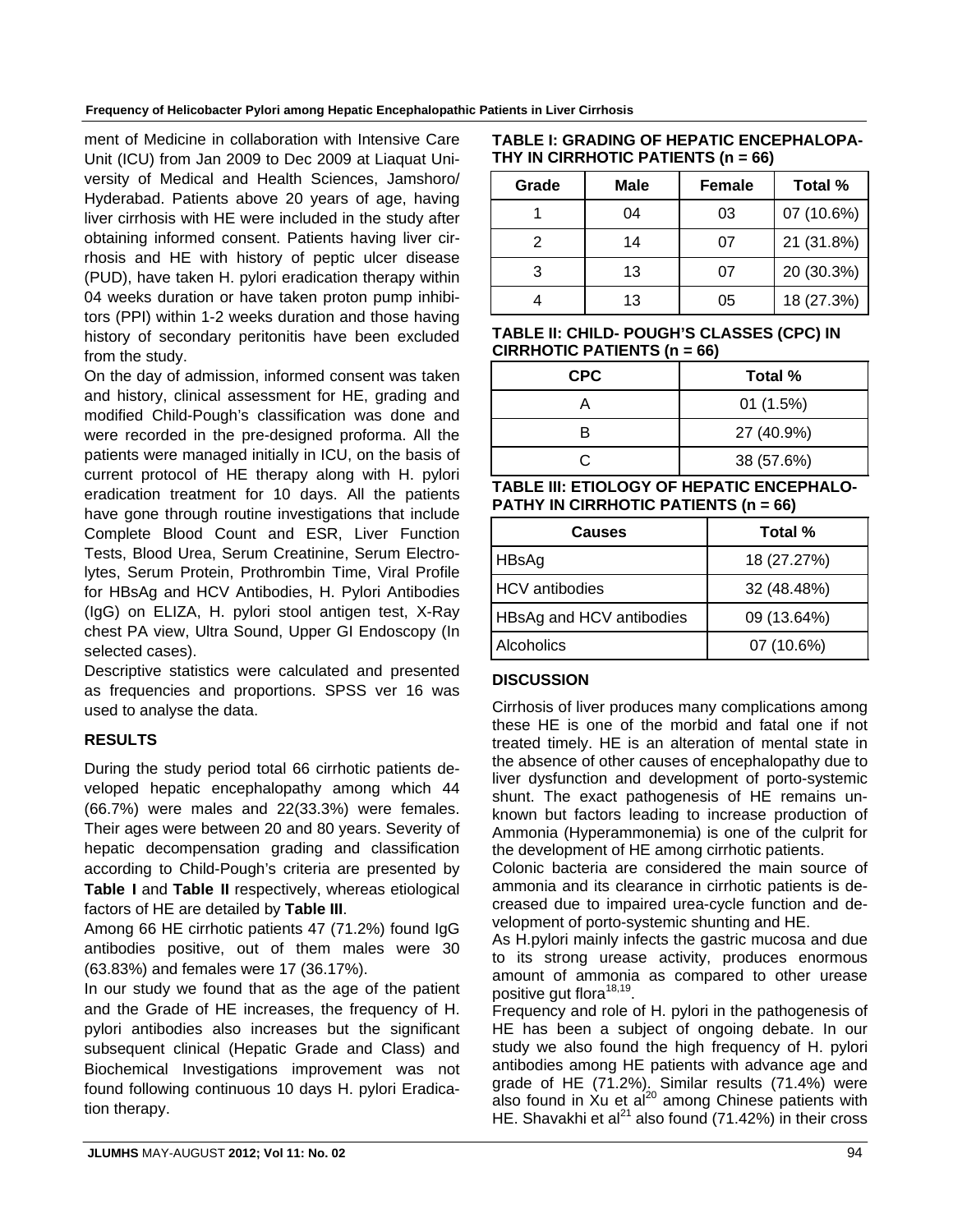**Muzaffar Ali Shaikh, Muhammad Ramzan Rajput, Akbar Yousfani, Zafarullah, Roohi Bano, Bhuvnesh Kumar Maheshwari** 

-sectional study at Isfahan, Iran. From Italy Siringo et al<sup>22</sup>, reported (76.5%) frequency of H. pylori in HE patients. Similar reports (76%) were published from Taiwanese population by Tsai et al<sup>23</sup> and Sethar et al<sup>24</sup> from Pakistan. Qureshi et al<sup>25</sup> and Shrimali et al<sup>26</sup> also reported nearly similar results i.e.; 77.6% and 78% respectively.

Low frequencies were found in Dasani et al<sup>27</sup> (67%), Chen et al<sup>28</sup> (60.6%), Devrajani et al<sup>29</sup> (56%) and from 35.1% to 70.6% was reported by Lo GH et al<sup>30</sup>, Queirvoz DM et al $^{31}$  and Kim DJ et al $^{32}$  in HE.

In our study we found that before and after 10 days H. pylori eradication therapy, there was no significant improvement in HE grade and other parameters.

Recently many studies have been conducted with this conclusion that H. pylori does not contribute significantly to the blood ammonia levels and the severity of HE such as; Rekha et al<sup>33</sup>, Batmanabane et al<sup>34</sup>, Arafa et al<sup>35</sup>, Nam et al<sup>36</sup>, Al Mofleh et al<sup>37</sup> and Keefe et al<sup>38</sup>.

### **CONCLUSION**

In this study we found that before and after 10 days H. pylori eradication therapy, there was no significant improvement in HE grade and other parameters. While the finding of high frequency of H. pylori in HE patients may be either co-incidence or co-relation that needs further vast studies.

#### **REFERENCES**

- 1. Friedman LS. Liver, Biliary Tract and Pancreas Disorders. In: Mc Phee SJ, Papadakis MA, Gonzale R, Zeiger R. Current Medical Diagnosis and Treatment, 49<sup>th</sup> ed. Mc Graw Hill Lange 2010; 598 -648.
- 2. Bacon BR. Cirrhosis and its complications. In: Fauci AS, Braunwald E, Kasper DL, Hauser SL, Longo DL, Jameson JL, Loscalzo J eds. Harrison's Principles of Internal Medicine  $17<sup>th</sup>$  ed. New York, Mc Graw Hill 2008.
- 3. Chapman RW, Collier JD, Hayes PC. Liver and Biliary Tract Diseases. In: Boon NA, Colledge NR, Walker BR, Hunter JAA eds. Davidson's Principles and Practice of Medicine  $20<sup>th</sup>$  ed. Chirchill Livingstone Elsevier Ltd. 2006; 935-98.
- 4. Riordan SM, Williams R. Treatment of Hepatic Encephalopathy. N Eng J Med 1997; 337(7): 473- 79.
- 5. Zullo A, Hassan C, Morini S. Hepatic encephalopathy and Helicobacter pylori: a critical reappraisal. J Clin Gastroenterol 2003; 37:164-68.
- 6. Queiroz DM, Rocha AM, Rocha GA, Cinque SM, Oliveira AG, Godoy A, Tanno H. Association between Helicobacter pylori infection and cirrhosis in patients with chronic hepatitis C virus. Dig Dis Sci 2006; 51: 370-73.
- 7. Nandakumar R, Naik AS, Pandit B, Kamat R, Bhatia SJ. Effect of Helicobacter pylori eradication on serum ammonia levels in patients with chronic liver disease. Indian J Gastroenterol 2003; 22: 221-23.
- 8. Lee OJ, Lee EJ, Kim HJ. Correlations among gastric juice pH and ammonia, Helicobacter pylori infection and gastric mucosal histology. Korean J Intern Med 2004; 19: 205-12.
- 9. Abdel-Hady H, Zaki A, Badra G, Lotfy M, Selmi C, Giorgini A et al. Helicobacter pylori infection in hepatic encephalopathy: Relationship to plasma endotoxins and blood ammonia. Hepatol Res 2007; 37: 1026-33.
- 10. Yang CS, Cao SY, Xe XJ, Wang YX, Zhang YL. Study of correlation between helicobacter pylori infection and hyperammonemia and hepatic encephalopathy in cirrhotic patients. Zhogguo Weizhongbing Jijiu Yixue 2007; 19: 422-24.
- 11. Nam YJ, Kim SJ, Shin WC, Lee JH, Choi WC, Kim KY, Han TH. Gastric pH and Helicobacter pylori infection in patients with liver cirrhosis. Korean J Hepatol 2004; 10: 216-22.
- 12. Cylwik B, Dlugosz JW, Kemona A, Szmitkowski M. The effect of intragastric ammonia production on titratable gastric acid output in Helicobacter pylori-infected patients with chronic gastritis. Dig Dis Sci 2005; 50: 2094-99.
- 13. Seckin Y, Harputluoglu MM, Batcioglu K, Karincaoglu M, Yildirim B, Oner RI, et al. Gastric tissue oxidative changes in portal hypertension and cirrhosis. Dig Dis Sci 2007; 52: 1154-58.
- 14. Udayakumar N, Subramaniam K,Umashankar L, Verghese J, Jayanthi V. Predictors of mortality in hepatic encephalopathy in acute and chronic liver disease: a preliminary observation. J Clin Gastroenterol 2007; 41: 922-26.
- 15. Hong L, Zhao Y, Han Y, Guo W, Wang J, Li X. Reversal of migraine symptoms by Helicobacter pylori eradication therapy in patients with hepatitis B related liver cirrhosis. Helicobacter 2007; 12: 306-8.
- 16. Cordaba J, Minguez B, Vergara M. Treatment of hepatic encephalopathy. Lancet 2005; 365: 1384.
- 17. Friedman LS. Liver, Biliary Tract, and Pancreas. In: Mc Phee SJ, Papadakis MA, Tierney JRLM. Current Medical Diagnosis and Treatment, 46<sup>th</sup> ed. Mc Graw Hill Lange, 2007; 654-718.
- 18. Zullo A, Rinaldi V, Folino S, Diana F, Attili A. Helicobacter pylori urease inhibition and ammonia levels in cirrhotic patients. Am J Gastroenterol 1998; 93: 851-52.
- 19. Scotiniotis IA, Lucey MR, Metz DC. Helicobacter pylori infection is not associated with sub clinical hepatic encephalopathy in stable cirrhotic pa-